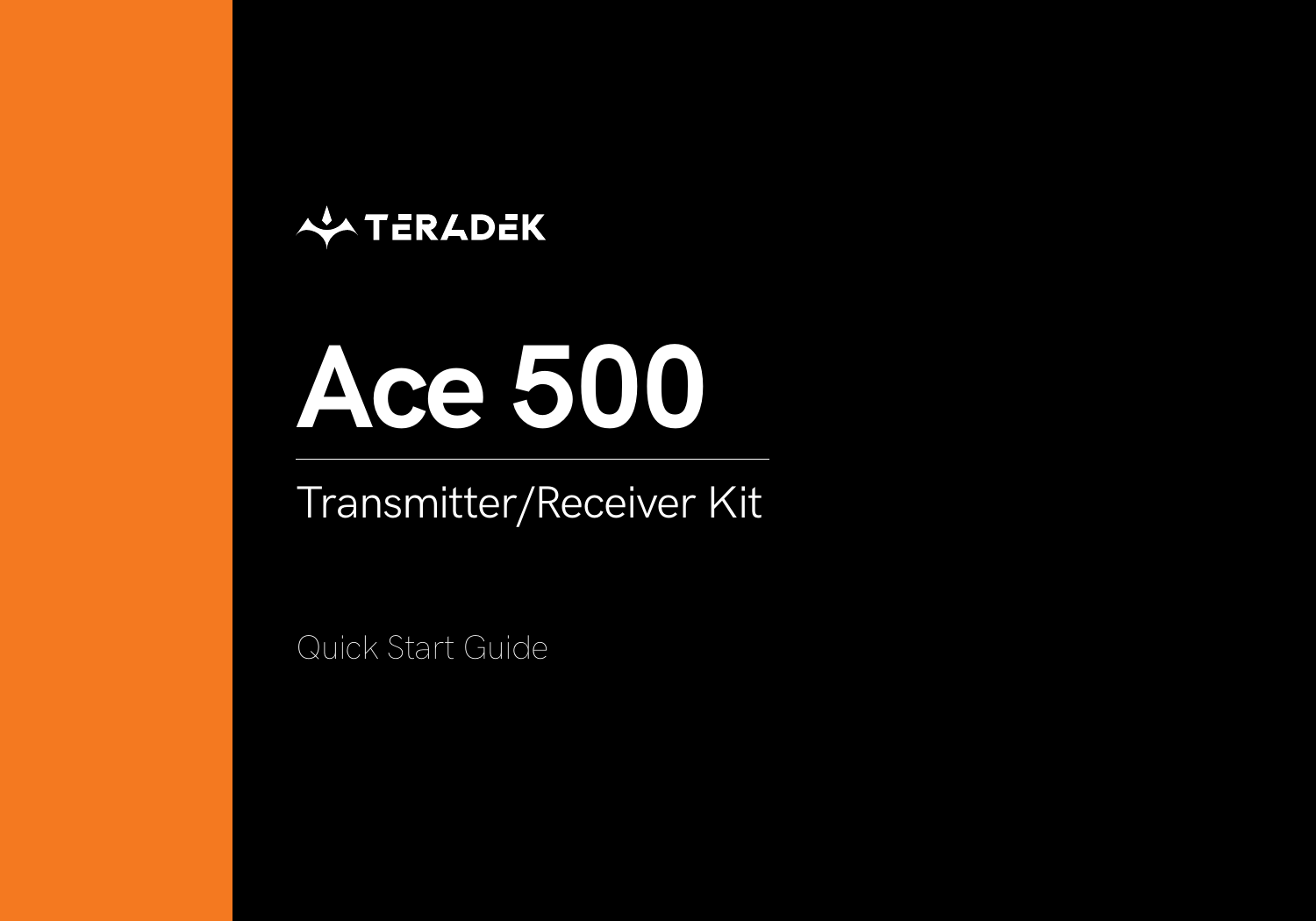#### **PHYSICAL PROPERTIES**

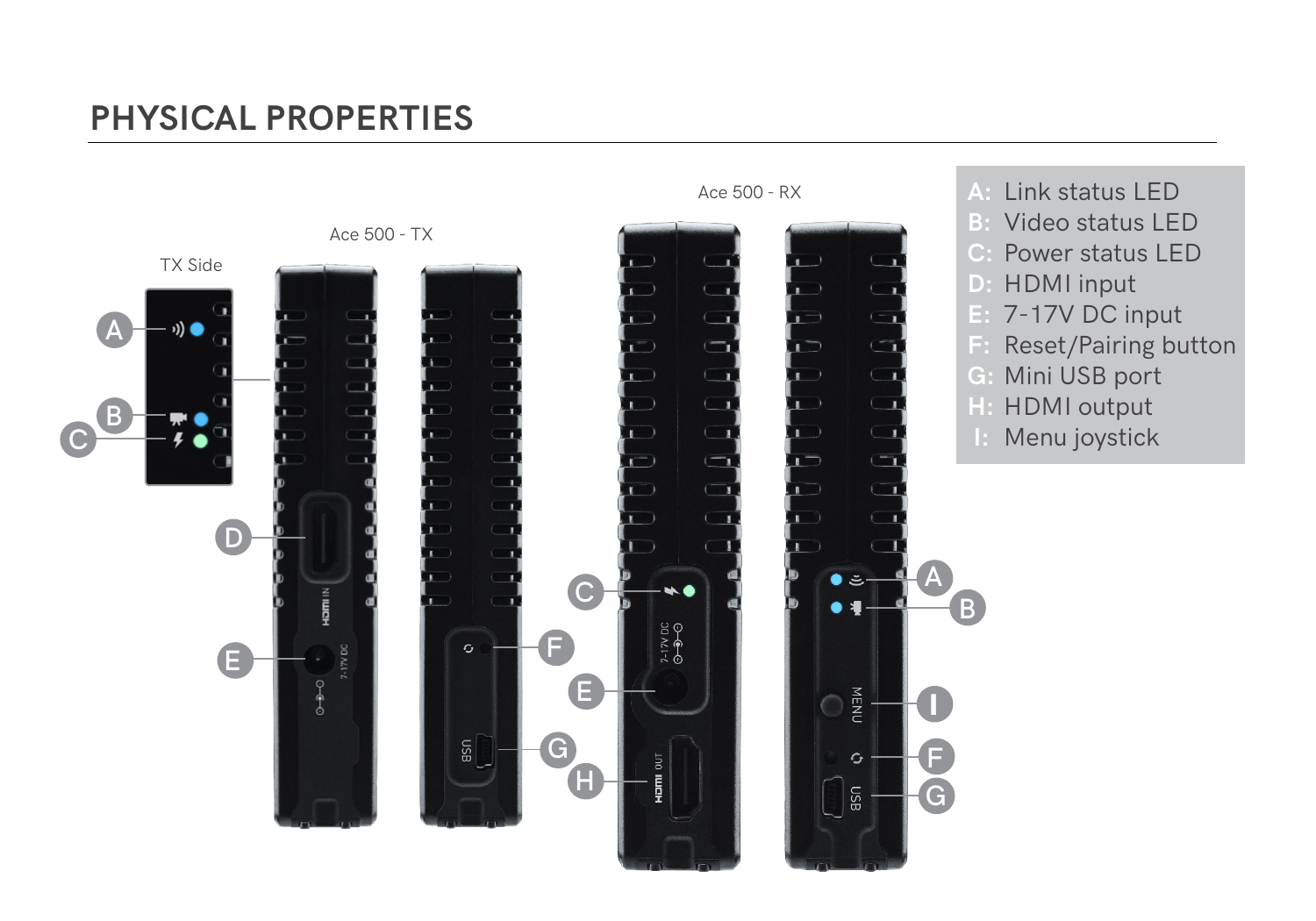### **TABLE OF CONTENTS**

| Custom 3rd Party Cables  3           |  |
|--------------------------------------|--|
|                                      |  |
| On-Screen Display (OSD) Operation  5 |  |
|                                      |  |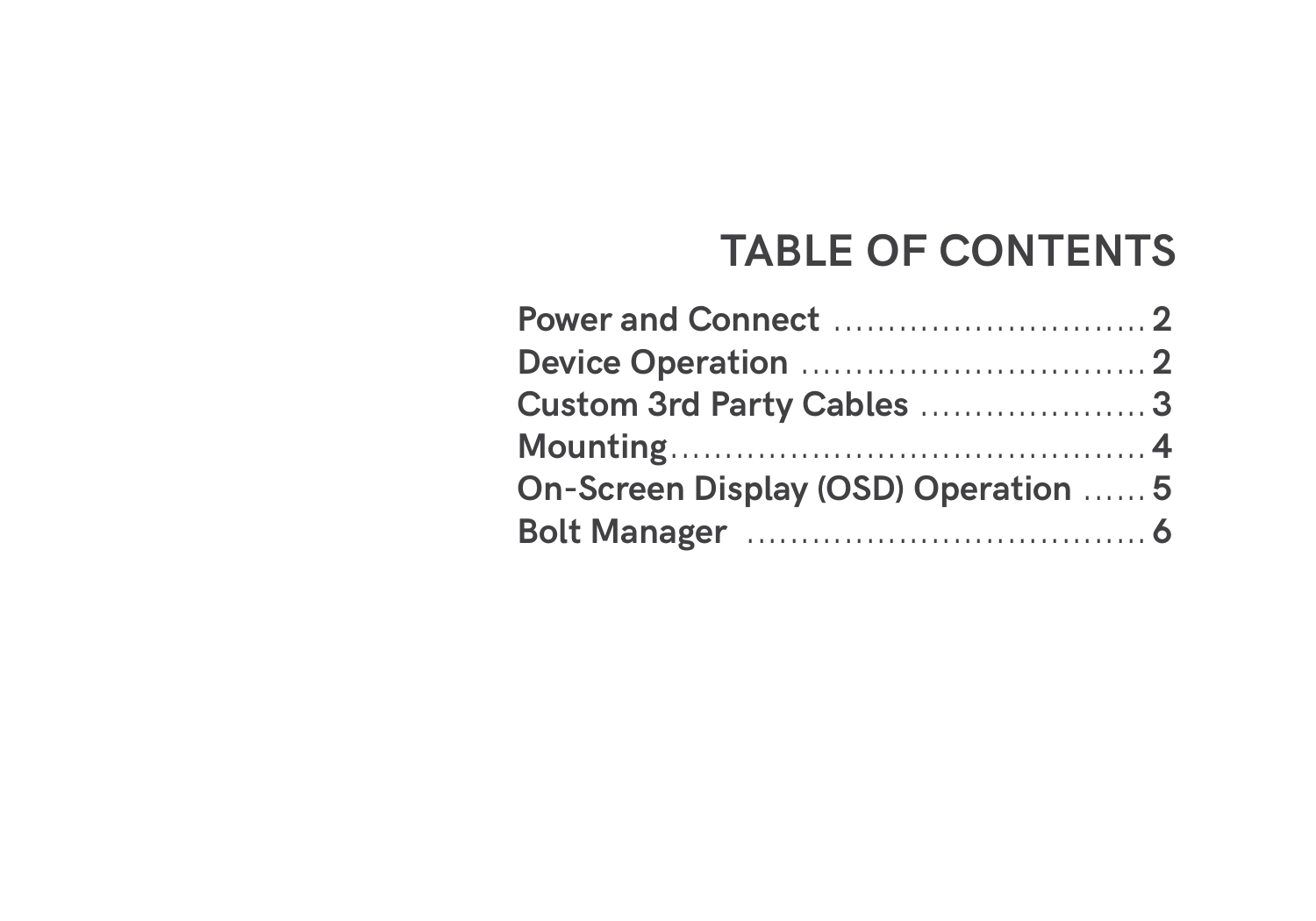#### **POWER AND CONNECT**

- **1** Connect the output from your video source to the HDMI input (D) on the Ace transmitter. Connect the HDMI output **(H)** from the Ace receiver to the video input on your monitor.
- 2 Connect power to the Ace transmitter from a compatible battery using the included P-Tap to barrel cable. Power the Ace receiver with the included A/C adapter, or if Ace is equipped with a battery plate accessory, connect a compatible battery (Sony L-series or LP-E6).

#### **DEVICE OPERATION**

- Keep the transmitter and receiver at close range for 60 seconds after powering on the devices. This allows them to scan for and select the best wireless channel.
- For best results when using multiple Ace systems in the same area, place the transmitters and receivers a few feet apart from each other.
- Operation of other wireless equipment may interfere with Ace. Try to separate other wireless transmitters and receivers as much as possible.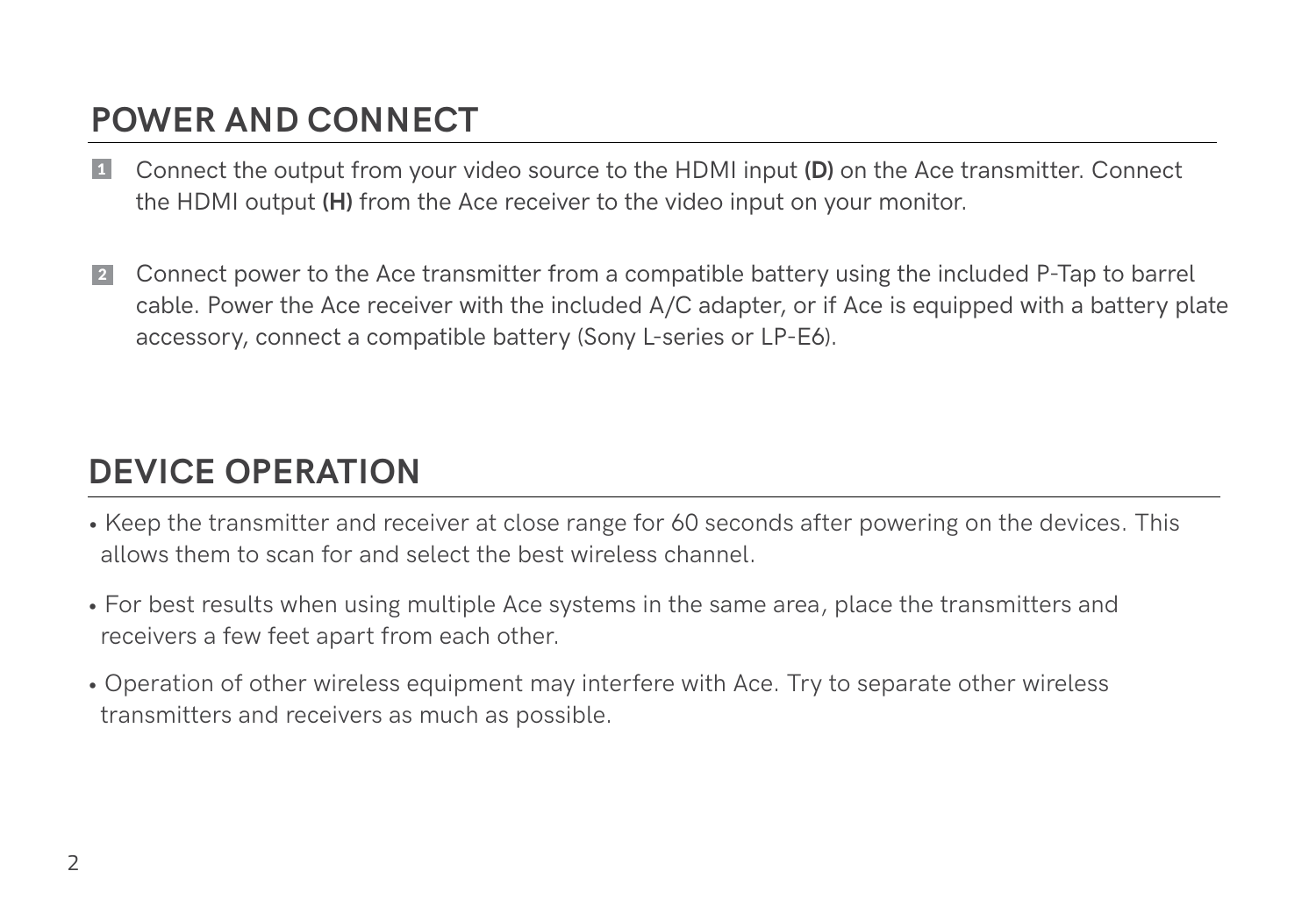#### **CUSTOM/THIRD PARTY CABLES**

- Test the power cable polarity with ONLY the power cable connected to Ace.
- Check the power cable for shorts and proper grounding.
- Do not connect video cables.



**CAUTION:** Using a reverse polarity or improperly**−**constructed power cable can damage the product and is not covered under warranty.

#### **BOLT MANAGER**

Bolt Manager allows you to configure, pair, and upgrade the Ace system. Bolt Manager is available as software for Mac and Windows at www.teradek.com/pages/downloads, or for purchase as a standalone device.

The following configuration settings are available:

- **SELECT REGION** Configure Ace 500 to comply with your region's regulations governing use of the 5GHz spectrum.
- **SELECT TX NAME (TRANSMITTER ONLY)** Modify the transmitter's name to make it easier to identify among other systems that are present.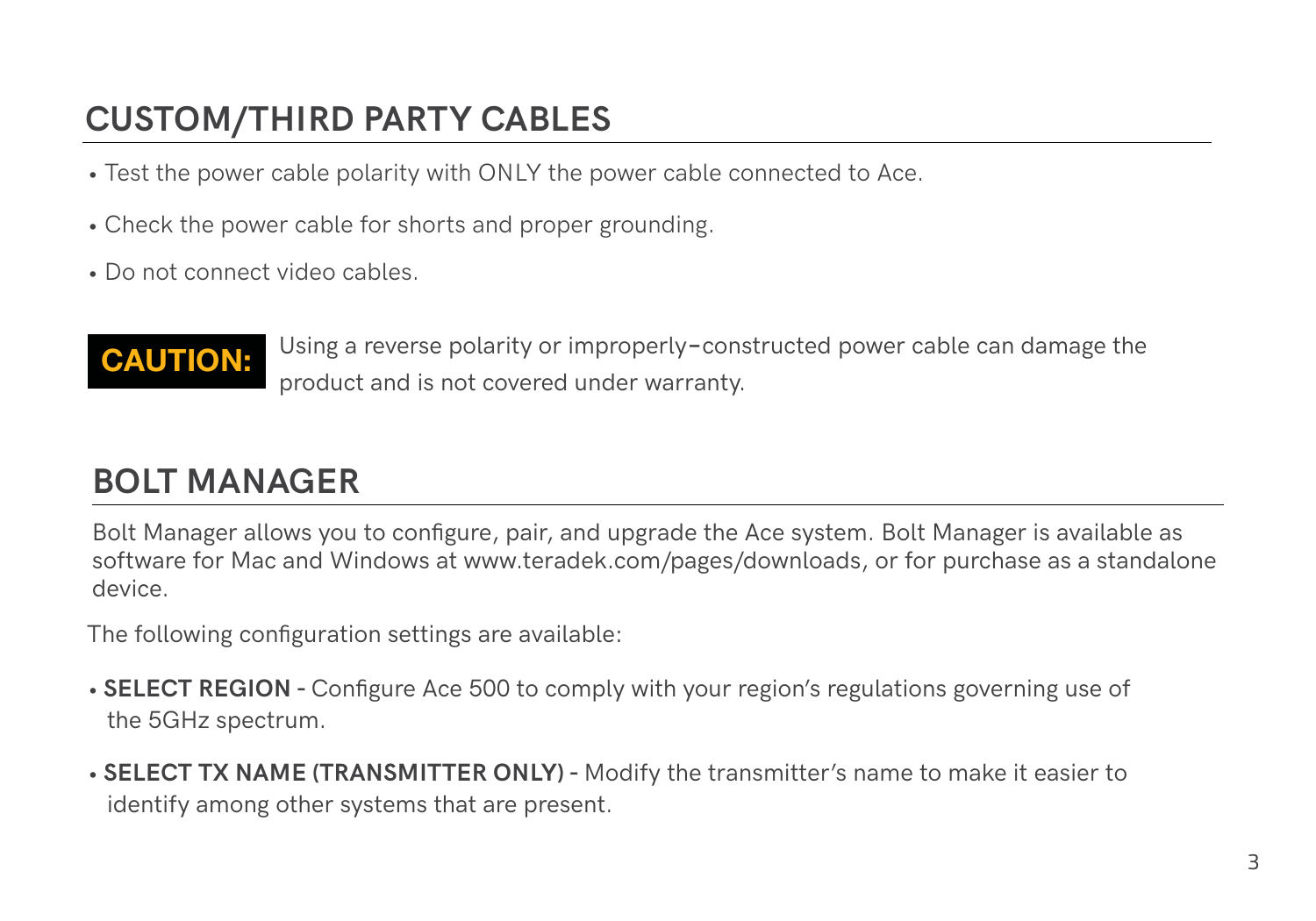## **MOUNTING**

Ace has a 1/4"-20 threaded hole on the bottom for mounting on a light stand adapter or any other mounting accessory.

- Mount the transmitter vertically, keeping the antennas clear of any obstructions.
- For best results, orient the transmitter antennas so each one has clear line−of−sight to the receiver.

#### **• DO NOT OVERTIGHTEN SCREWS INSERTED INTO THE TRANSMITTER'S 1/4"-20 THREADED HOLE. CAUTION:**

Doing so can damage the transmitter's chassis and internal components, voiding the warranty.



*Ace 500 receiver*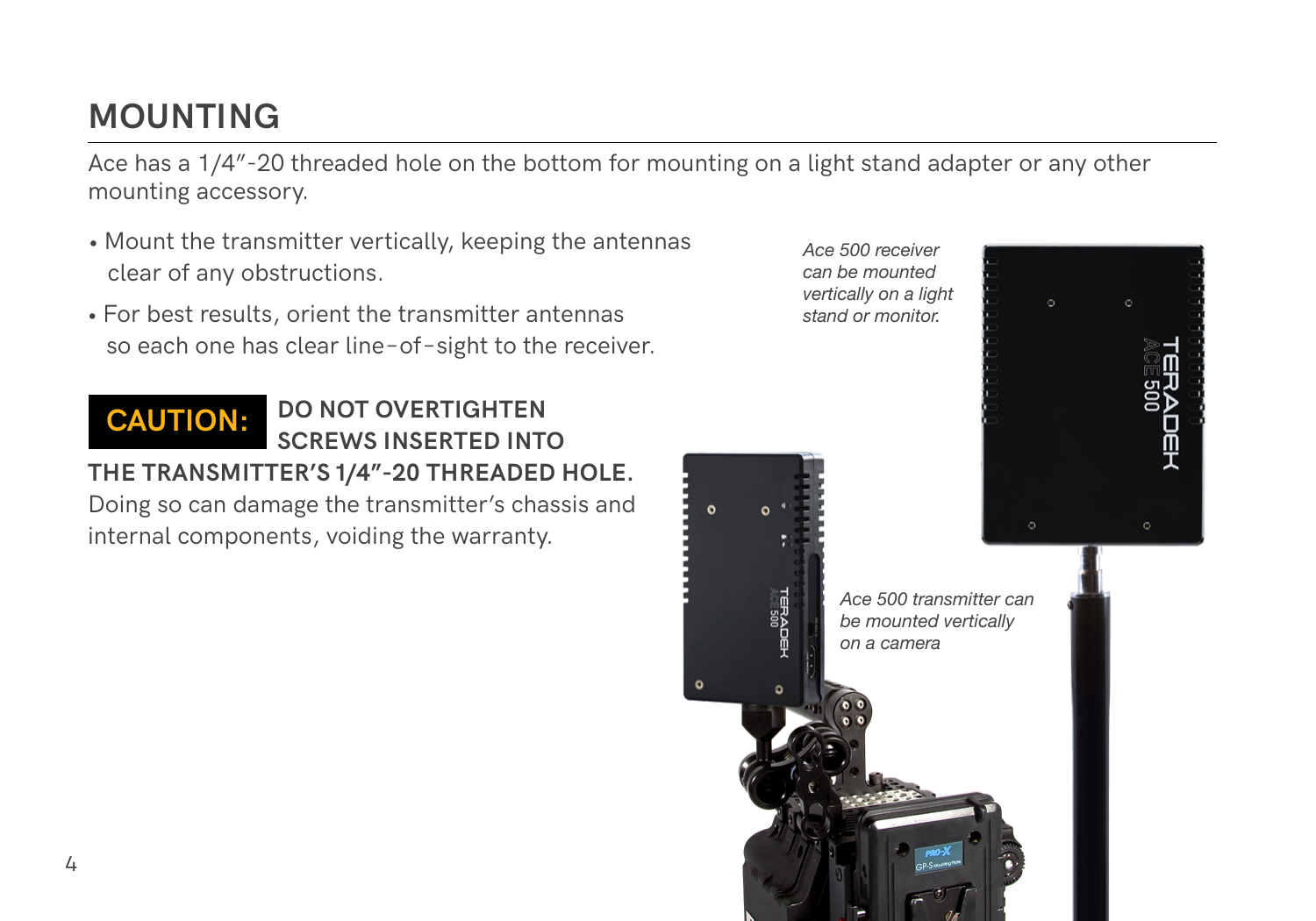#### **ON-SCREEN DISPLAY (OSD) OPERATION**

**Receiver Status Screens** - Connect your receiver to a monitor and activate the OSD (On-screen) display) by depressing the Menu joystick button **(I)**, then cycle through screens by pressing the button up, down, left, or right.

- **Main Status Screen** This screen displays the status of the wireless receiver, along with the current video resolution, frequency, link quality (if connected).
- **Temperature Status Screen** Displays the current internal temperature of the unit.

**Menu Operation** - Launch the menu by pressing right on the joystick while the OSD is active. Exit from the menu by pressing left.

- **Test Pattern** Select a video output format from this menu to output a test pattern over SDI. Return to the previous video by pressing left on the Menu joystick.
- **Pairing** Link your receiver with another transmitter. Once pairing is activated on the receiver, turn on the transmitter and use a paper clip to hold the reset button **(F)** for one second and release. The red warning LED and link LEDs will blink to indicate that pairing is active.
- **OSD Settings** Choose when to display the OSD. By default, the OSD is displayed when the link is down. **Hidden by default** hides the OSD until it is activated by the joystick. If **Always show OSD** is selected, the OSD will be displayed unless deactivated by the joystick.
- **Reset All Settings** Reset all configurable options to their factory defaults.
- **Device Info** Displays the model and serial number.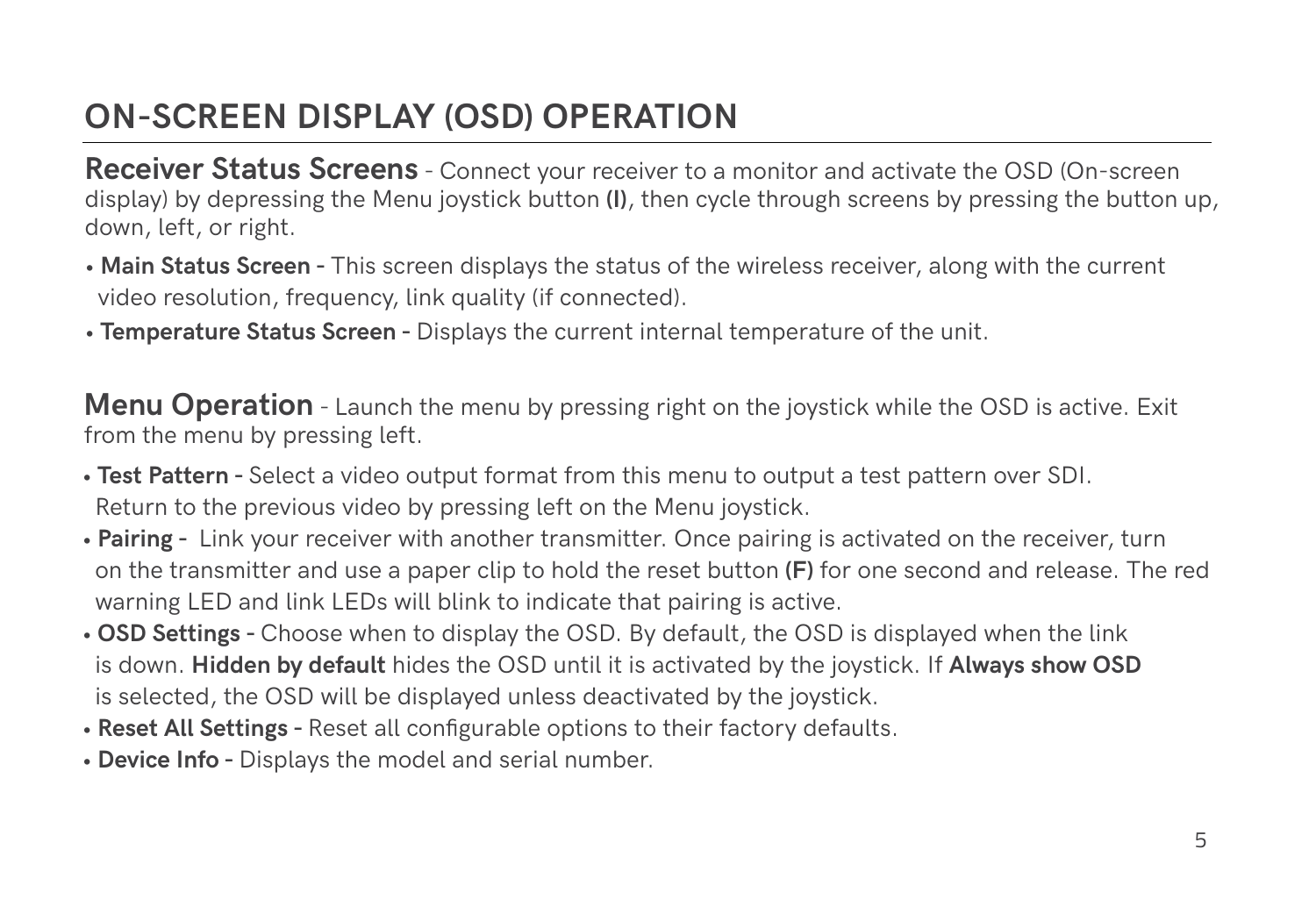**Teradek regularly releases new firmware versions to improve performance, add new features, or to fix vulnerabilities. Teradek.com/pages/downloads** contains all the latest firmware and software updates. Visit **support.teradek.com** for tips and information, or to submit a request for support to our team.